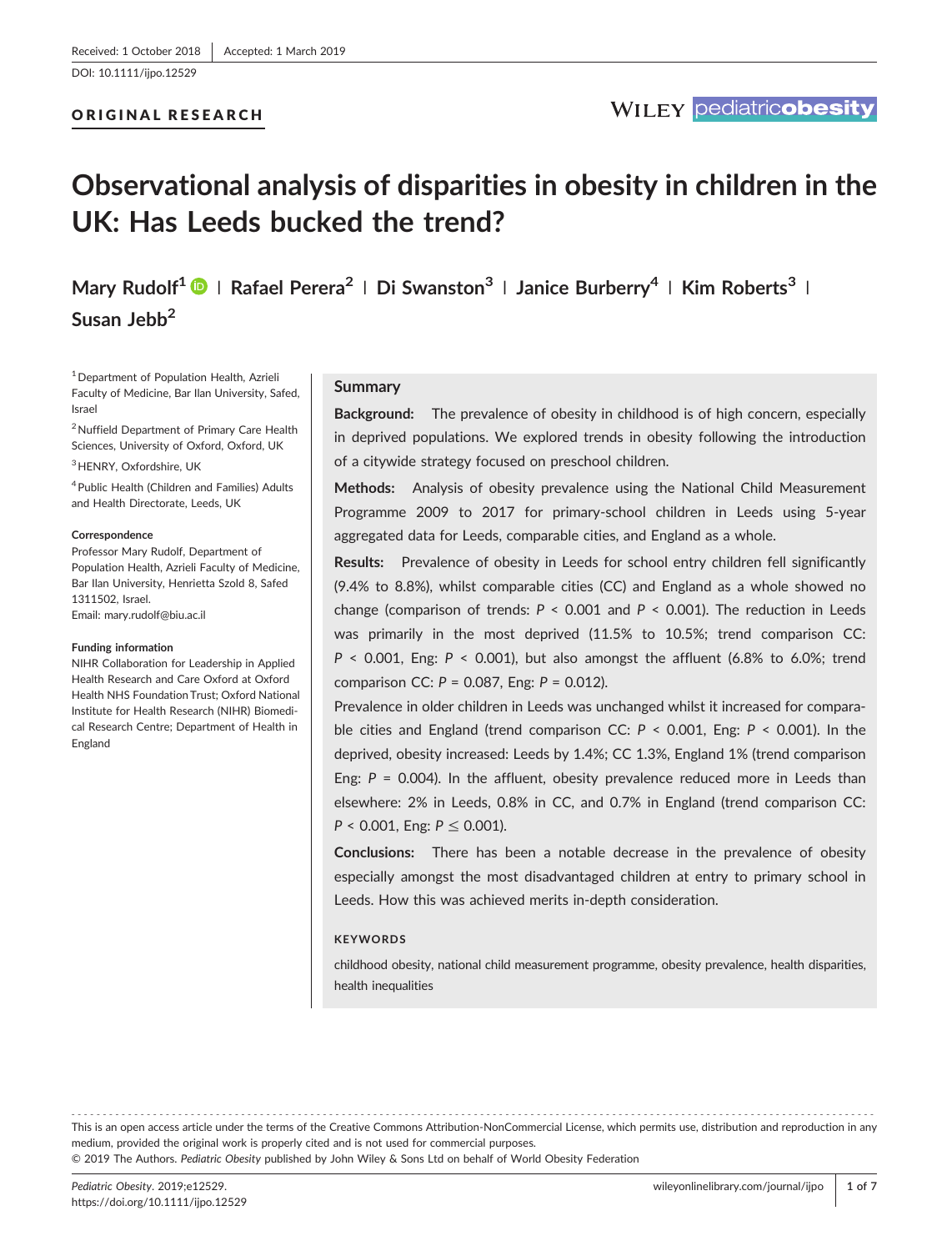# **2 of 7 WILEY-**pediatricobesity **Example 2008** RUDOLF ET AL.

# 1 | INTRODUCTION

Childhood obesity is one of the greatest public health challenges of our time. More than one third of children are affected by overweight or obesity by the time they leave primary school, and severe obesity within this group has reached its highest point yet, with stark social inequalities continuing to increase. $<sup>1</sup>$  The high risk of persistence of</sup> excess weight into adulthood heralds the development of comorbidities, lower quality of life, and reduced life expectancy. Successful interventions to prevent obesity in childhood should allow children to live longer, healthier lives, reduce health inequalities, and bring about future savings to health care systems and the wider economy. Childhood obesity prevention is a priority for the World Health Organization and national governments around the world. In England, the government has recently published Chapter 2 of its childhood obesity plan<sup>2</sup> with an ambitious target to halve child obesity by 2030 and to reduce obesity inequalities between the least and most deprived.

As part of its strategy to monitor obesity in children, England has a comprehensive surveillance scheme—the National Child Measurement Programme (NCMP).<sup>3</sup> Since 2006, local authorities have been required to measure and report children's weight and height in state‐ maintained schools annually. The measurements are taken at school entry (Reception) when children are aged 4 to 5 years and in their final year of primary school at 10 to 11 years old. National coverage is over 95% of eligible children allowing accurate mapping of the prevalence of obesity nationally and at a local level. The data is cleaned, analysed, and reported at a national level, and anonymized data is made available for additional analyses.

The most recent data from the NCMP (2016/17) show that 9.6% of children in England are affected by obesity on starting school (defined as equal to or above the  $95<sup>th</sup>$  centile for BMI on the UK 1990 national references $4$ ) with the prevalence of obesity increasing to 20% in children aged 10 to 11 years.<sup>5</sup> Two thirds (68%) of children who have obesity at school entry continue to be affected 6 years later.<sup>6</sup> Health disparities are stark with the prevalence of obesity in the most deprived decile of the population more than twice that in the least deprived, a gap which has widened over the last 10 years.<sup>5</sup>

Leeds is an industrial city in the North of England with a population of over 800 000 with significant areas of disadvantage within its boundaries. In 2009, the city enacted a local obesity strategy which focused heavily on preschool children. The strategy was underpinned by the concept of progressive universalism, as propounded in England's National Service Framework for Children, $\frac{7}{7}$  offering population‐level interventions but aiming to provide disproportionate benefit to those in the most deprived areas.

We used data from the NCMP to examine secular trends in childhood obesity in the City of Leeds and relate our findings to the national picture and to local authorities of similar sociodemographic make‐up, focusing in particular on the differences in prevalence between areas of disadvantage and affluence. We were interested to explore if the focus of the Leeds obesity strategy would result in more positive outcomes for children in Leeds than in comparative cities or

the country as a whole, particularly regarding Reception children and those in more deprived communities.

#### 2 | METHODS

The NCMP surveys primary school children annually and involves Reception children who are between 4.0 and 5.9 years of age and Year 6 children who are between 10.0 and 11.9 years of age. The NCMP is currently directed by Public Health England. Local Authority Public Health Departments commission, train, and oversee the measuring of weights and heights. All state primary schools in England are invited to participate; pupils are invited to participate on an opt-out basis. Data are entered by using the NCMP electronic system and are collated by the Health and Social Care Information Centre.

We used Public Health England's online NCMP "Fingertips" data tool, $8$  which provides anonymized and "cleaned" data on the prevalence of underweight, healthy weight, overweight, obesity, and severe obesity for Reception and Year 6 children from 2006 to 2007 school year, when the NCMP was first implemented, until 2016/7.<sup>5</sup> We focused on children identified as having obesity, defined as BMI >95% on the UK 1990 growth reference.<sup>4</sup>

We analysed the prevalence of obesity for both Reception (school entry, aged 4‐5 years) and Year 6 (10‐11 years) children from 2009‐2010 to 2016‐2017 using 5‐year aggregate data provided in the tool. The aggregate data, which provides information by local authority for quintiles of deprivation, is only available from 2009 to 2010 school year. Accordingly, this date was used as our baseline for the analysis, with data up to the latest figures available for 2016 to 2017 school year. This is similar to a moving average over the 8‐year study period (2009 to 2017) providing four data points. The data available, and used in our analyses, are only estimates of prevalence of obesity and their associated standard errors (sample sizes for all groups were not available).

We examined data for Leeds and compared this to the whole of England and also to the areas defined as Leeds' closest sociodemographic comparators on the NCMP tool. The NCMP utilises the "Nearest Neighbours" measure,<sup>9</sup> which was developed independently by the Chartered Institute of Public Finance and Accountancy (CIPFA) and is a commonly used public health comparator. It is based on a number of established indicators including population size, output area density, taxbase per head, proportion aged 0 to 17 years, proportion unemployed, in lower NS‐SEC (social) groups, in receipt of housing benefit, born outside the UK, and standardised mortality ratio. This score, created by CIPFA, is based on traditional Euclidean distance for any pair of local authorities using the (standardised) variables described above (see Appendix for further information on this method). The NCMP tool identifies only the 15 closest "neighbours" as an option when comparing ANY area (eg, Leeds, Birmingham, Warwick, etc.).

For Leeds, the 15 closest "neighbours" at the start of the study period in 2009 were Sheffield, Kirklees, Bristol, Newcastle upon Tyne,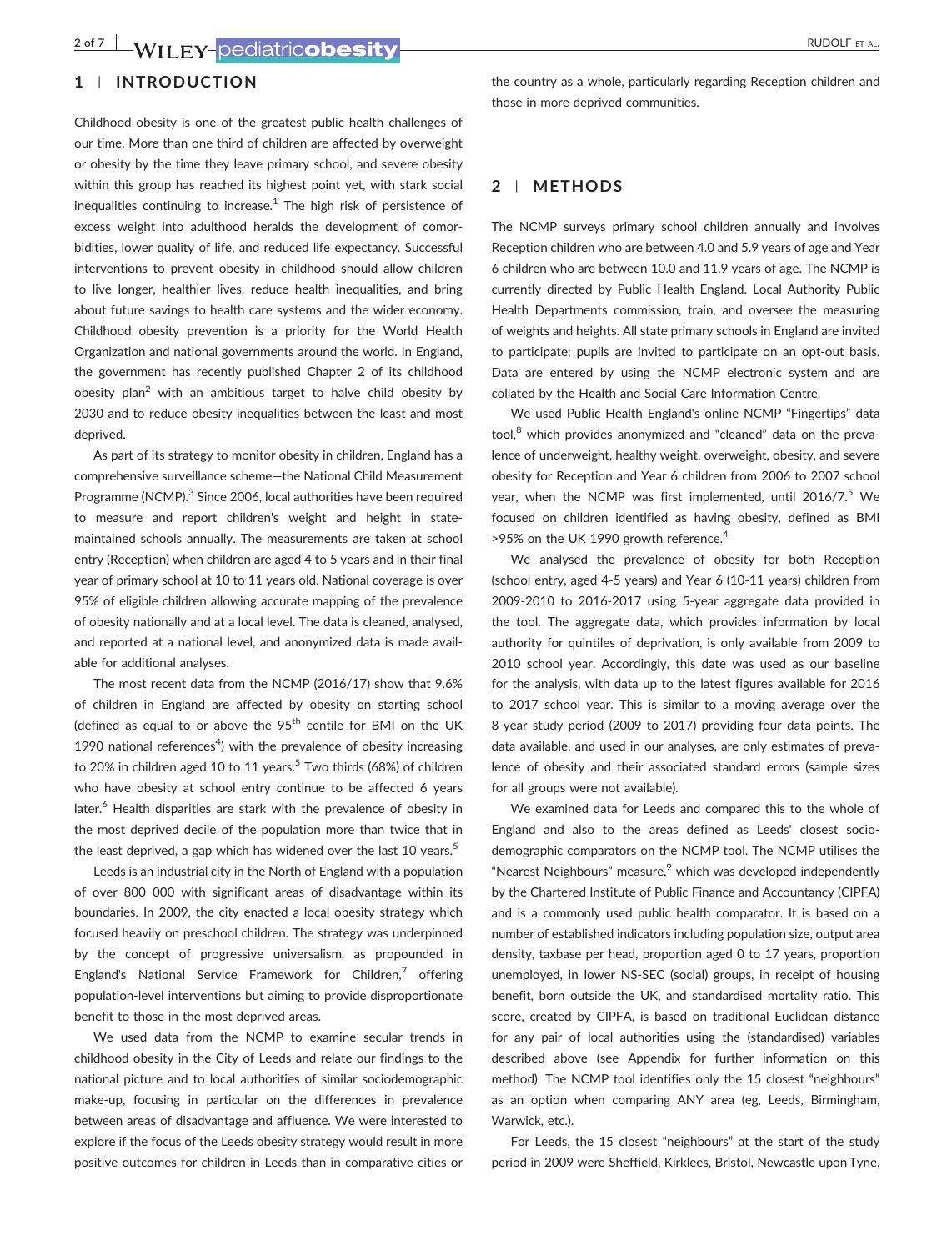Coventry, Bolton, Wakefield, Derby, Bradford, Dudley, Medway, Liverpool, Swindon, County Durham, and Warrington.

We present the results descriptively for the whole population and for the most, middle, and least deprived quintiles based on the English Government Index of Multiple Deprivation (IMD) for small areas or neighbourhoods,<sup>10</sup> to compare prevalence and trends. We used a simple linear model weighted by the standard errors reported for the prevalence estimates and compared unstandardized beta coefficients for the modelled trends using simple z‐scores. These are reported as P-values where the null hypothesis is of equivalent trends. All three paired comparisons, Leeds vs Neighbours, Leeds vs England, and Neighbours vs England, are reported.

Ethical permission for this secondary analysis of anonymised data was not required.

#### 3 | RESULTS

In 2016 to 17, data were available for 95% of eligible children across England (see Table 1). In Leeds 9675 (91.4%) Reception children were measured and 7889 (90.4%) Year 6 children. Mean coverage for Leeds over the 8‐year period was 94.9% for Reception children (range 93.4%‐ 95.6%) and 87.6% for Y6 (range 66.9%‐96.5%); the lower coverage in Y6 being due to a data entry error involving entire schools in the system in two separate years and assumed to have occurred at random.

From 2009‐2010 to 2016‐2017 in Leeds, the prevalence of obesity for children in Reception fell significantly from 9.4% to 8.8%  $(P < 0.005)$ , representing a 6.4% reduction in the proportion of children with obesity. By comparison, data from Leeds' statistical

neighbours and England overall showed no change in the prevalence of obesity (Figure 1). The prevalence of obesity in children in Year 6 in Leeds remained stable over the period of the study but increased in the statistical neighbouring cities and for England as a whole (see Figure 2).

In Leeds, the reduction in the prevalence of obesity amongst children in Reception occurred principally in the most deprived quintile where it fell significantly from 11.5 to 10.5% ( $P = 0.01$ ) representing a relative reduction of 8.7% in children affected by obesity (Table 1 and Figure 1). By contrast, there was no change in the prevalence of obesity for children from the most deprived areas in Leeds' statistical neighbours or for England overall. There was also a reduction in the prevalence of obesity in children from the most affluent areas in Leeds of 0.8 percentage points (6.8% to 6%  $[P = 0.03]$ ). This compared with a reduction of 0.4% for England as a whole and no significant change for Leeds' statistical neighbours.

Amongst children in Year 6, the prevalence of obesity increased amongst children from the most deprived areas in all three populations. For children from the most affluent quintile in Leeds, there was a reduction of 2% (14.9% to 12.9%;  $P = 0.008$ ), whereas the decrease in England and Leeds' statistical neighbours was less than 1%. Only Leeds showed a reduction in the prevalence of obesity for children in the middle quintile of deprivation.

#### 3.1 | Statistical comparison of trends

In reception aged children, direct statistical comparisons of trends corroborate the descriptive findings. There were statistically significant

TABLE 1 Levels of obesity in school children in England, Leeds, and Leeds' 15 statistical neighbours: 5-year aggregate data (prevalence [SE]) at start and end of the observation period 2009 to 2017: Figures are presented for the population and according to quintiles of deprivation`. Obesity is defined as BMI >95<sup>th</sup> centile on the UK 1990 growth charts

|                              | Reception     |                |         | Year 6        |                |       |  |
|------------------------------|---------------|----------------|---------|---------------|----------------|-------|--|
|                              | 9/10 to 13/14 | 12/13 to 16/17 | p       | 9/10 to 13/14 | 12/13 to 16/17 | p     |  |
| Leeds                        | 9.4(0.14)     | 8.8(0.13)      | < 0.005 | 19.7 (0.22)   | 19.6 (0.21)    | 0.6   |  |
| Neighbours                   | 9.8(0.06)     | 9.8(0.05)      | 0.8     | 20.2 (0.08)   | 20.9 (0.08)    | 0.005 |  |
| England                      | 9.5(0.02)     | 9.4(0.02)      | 0.3     | 19.0 (0.02)   | 19.4 (0.02)    | 0.02  |  |
| Most deprived                |               |                |         |               |                |       |  |
| Leeds                        | 11.5(0.25)    | 10.5(0.23)     | 0.01    | 22.6 (0.39)   | 24.0 (0.37)    | 0.009 |  |
| Neighbours                   | 11.6(0.11)    | 11.7(0.10)     | 0.5     | 23.6 (0.16)   | 24.9 (0.16)    | 0.007 |  |
| England                      | 12.0 (0.04)   | 12.0 (0.04)    | 0.8     | 23.9(0.05)    | 24.9 (0.05)    | 0.004 |  |
| Average level of deprivation |               |                |         |               |                |       |  |
| Leeds                        | 8.3(0.36)     | 8.4(0.35)      | 0.9     | 19.3 (0.60)   | 18.1 (0.55)    | 0.03  |  |
| Neighbours                   | 9.0(0.15)     | 8.7(0.15)      | 0.1     | 19.3 (0.22)   | 19.3 (0.22)    | 0.7   |  |
| England                      | 9.1(0.04)     | 8.9(0.04)      | 0.2     | 18.7 (0.06)   | 18.8 (0.06)    | 0.02  |  |
| Most affluent                |               |                |         |               |                |       |  |
| Leeds                        | 6.8(0.34)     | 6.0(0.29)      | 0.03    | 14.9 (0.53)   | 12.9(0.45)     | 0.008 |  |
| <b>Neighbours</b>            | 6.5(0.19)     | 6.1(0.15)      | 0.1     | 13.9 (0.26)   | 13.1(0.21)     | 0.02  |  |
| England                      | 6.7(0.04)     | 6.3(0.03)      | 0.03    | 13.4 (0.05)   | 12.7(0.05)     | 0.003 |  |

 $p < 0.02$ . Bold figures indicate statistical significance.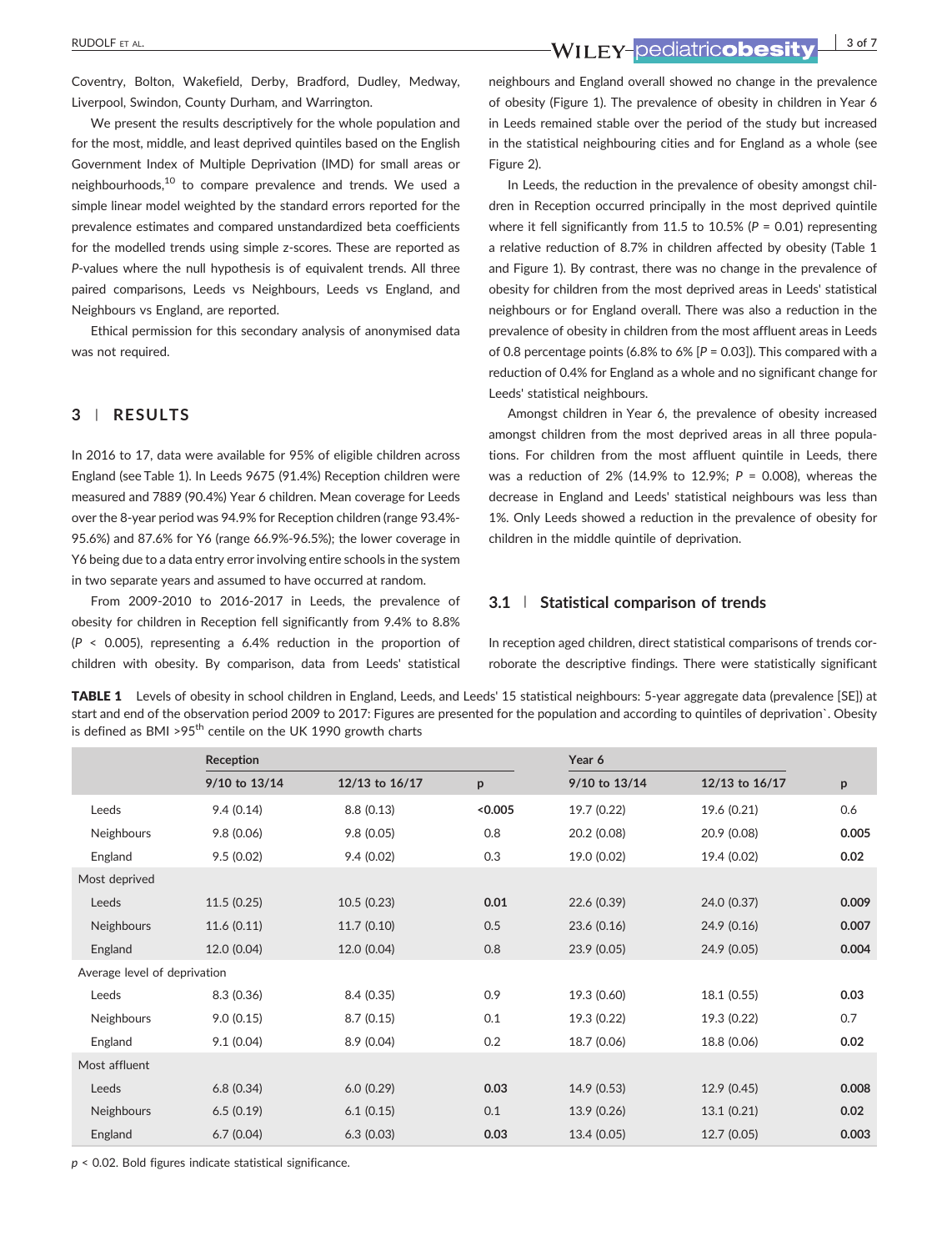

FIGURE 1 Levels of obesity in children in reception year (aged 4-5 yrs) in England, Leeds, and Leeds' 15 statistical neighbours: 5-year aggregate data between 2009 and 2017. Obesity is defined as BMI >95<sup>th</sup> centile on the UK 1990 growth charts



FIGURE 2 Levels of obesity in children in year 6 (aged 10-11 yrs) in England, Leeds, and Leeds' 15 statistical neighbours: 5 year aggregate data between 2009 and 2017. Obesity is defined as BMI >95<sup>th</sup> centile on the UK 1990 growth charts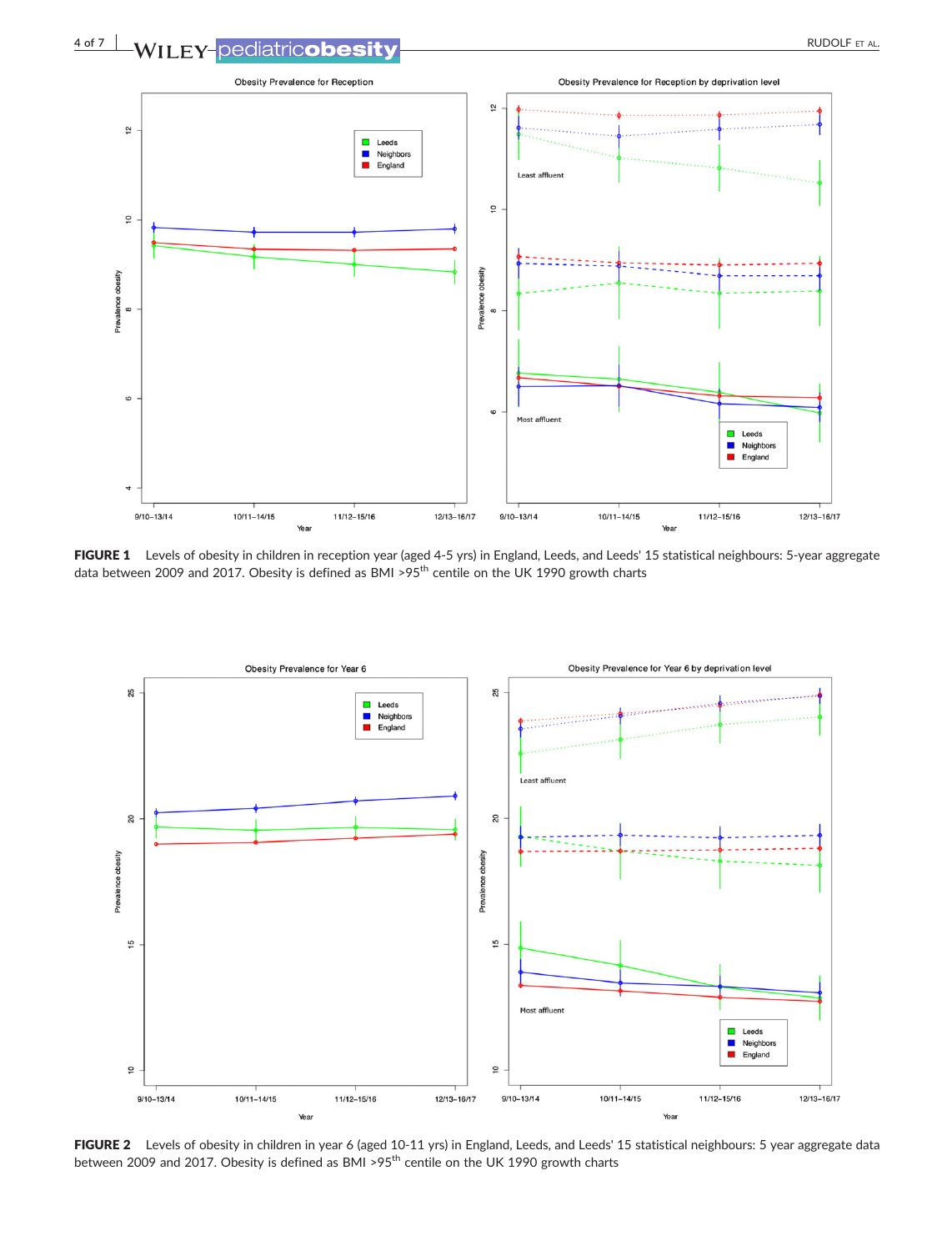differences in the trends in obesity in Leeds compared with England overall and in the most and least deprived group. A similar pattern was observed when comparing Leeds vs statistical neighbours with a significantly different trend in the overall prevalence of obesity and in the most deprived groups. Comparisons between England and Leeds' statistical neighbours showed no significant differences between trends across all deprivation levels or overall (see Table 2).

For children in Year 6, comparisons between Leeds and other areas by quintile of deprivation were significantly different in all except when comparing trends for Leeds vs statistical neighbours in the most deprived group. Comparison between England vs statistical neighbours was significant in the most deprived group and overall but not for the other two deprivation groups (see Table 2).

### 4 | DISCUSSION

Our analysis has shown that trends in the prevalence of obesity amongst children in Leeds differ significantly from its closest statistical neighbours and for England as a whole. The difference is most marked for children in Reception, where there has been a statistically and clinically significant reduction in the prevalence of obesity of 6.4%, representing 1 in 16, or approximately 625, fewer Reception children with obesity in the city in 2016 to 2017. Of particular note is the finding that this reduction in the prevalence of obesity was principally amongst the most disadvantaged populations in the city, leading to reduced socioeconomic inequalities in the prevalence of obesity. Older children in Leeds also fared better than elsewhere, with no significant increase in the prevalence of obesity, whilst the prevalence

**TABLE 2** P-values for comparison of trends<sup>a</sup>  $(9/10 \text{ to } 16/17)$ between Leeds, Leeds' statistical neighbours, and England. Comparisons presented by the two age groups overall and stratified by deprivation level (values rounded to four decimal places)

|                | Leeds vs<br>neighbours | Leeds vs<br><b>England</b> | Neighbours vs<br><b>England</b> |
|----------------|------------------------|----------------------------|---------------------------------|
| Reception      |                        |                            |                                 |
| Overall        | < 0.001                | < 0.001                    | 0.3861                          |
| Least deprived | 0.0873                 | 0.0122                     | 0.6872                          |
| Avg deprived   | 0.1430                 | 0.5201                     | 0.1701                          |
| Most deprived  | < 0.001                | < 0.001                    | 0.4448                          |
| Year 6         |                        |                            |                                 |
| Overall        | < 0.001                | < 0.001                    | < 0.001                         |
| Least deprived | < 0.001                | < 0.001                    | 0.2669                          |
| Avg deprived   | < 0.001                | < 0.001                    | 0.3468                          |
| Most deprived  | 0.4016                 | 0.0041                     | 0.0224                          |

<sup>a</sup>These are based on a simple z-score obtained from comparing the two unstandardized beta coefficients equivalent to the estimated trend for each locality and using their associated standard errors. For example, for Reception, the estimated linear trend (SE) for Leeds was −0.2 (0.013) whilst for its neighbours was −0.01 (0.03) giving a Z‐score = ((−.2) – (−0.01) / sqrt((0.013^2)+(0.03^2)) = -5.75; P-val < 0.001.

RUDOLF ET AL. **SOFT AL.** 5 of 7

increased for its closest sociodemographic neighbours, and for England as a whole. However, this relative advantage was mostly attributable to reductions in the prevalence of obesity in children from the most affluent families, and, at this age, in common with other parts of the country, socioeconomic inequalities in obesity increased.

The prevalence of obesity in childhood has risen dramatically worldwide in less than one generation. $11$  However, there are recent reports of cities that are demonstrating noteworthy declines in childhood obesity. Amsterdam, a city equivalent in size to Leeds, and renowned for its resolve to eradicate child obesity by 2030, has reported a reduction in obesity of 1.7% for 5 to 10 year olds in disadvantaged areas over 3 years.<sup>12</sup> Although the decline in Leeds is smaller, at 1% (with the data confined to younger children), it is the first report of its kind in the UK.

Also worthy of comparison is data reported in the American Child Obesity Declines Project (CODP).<sup>13</sup> In this study, four cities that demonstrated a decline in child obesity prevalence were chosen for special in‐depth study to identify lessons that could assist others in their attempts to reduce obesity. Leeds' relative decline of 6.4% in school entry children compares well with these US cities whose relative declines over a 4 to 7‐year period were 2.2% in grades K, 1, and 3 in Anchorage, AK; 4.7% in obesity in grades K‐8 in Philadelphia, PA; 5.5% in obesity in Grades K‐8 in New York City, NY, and 17.5% (for overweight and obesity) in 2 to 4 year olds in Granville County, NC.

Why might Leeds be showing such different trends in childhood obesity compared with the rest of England and particularly its statistical neighbours? One hypothesis might be that Leeds is becoming increasingly gentrified. However, data from the Index of Multiple Deprivation, calculated from the national census, indicate that this is not a plausible explanation as the IMD for Leeds in fact rose from 25.8 to 26.6 over the period of this study, representing an increase in disadvantage for the city as a whole. In any event, gentrification would not account for the reduction in the gap that was found between the affluent and the deprived. It is however noteworthy that Leeds' citywide childhood obesity strategy, implemented in 2009, focused on preschool children. This might explain the discordance between findings for 4 to 5 and 10 to 11 year olds. At its core was the delivery of  $HENRY$ ,  $14-18$  a preschool obesity prevention intervention that trains health and early years' practitioners working with young families in its approach, along with a range of programmes for parents and young children in community settings. In Leeds, HENRY was primarily implemented in Children's Centres in the city's most disadvantaged neighbourhoods, $19$  which provides a putative explanation for reduction in disparities observed amongst children in Reception classes.

Our report's strengths lie in the use of robust growth data which is collected nationally with high coverage across the country and allows comparison between local authorities that have been independently assessed to be statistically similar. We used data accessed via the NCMP Fingertips tool as the basis of the analysis, which presents the data on health disparities in 5‐year aggregate form only starting from 2009 to 2010, giving an 8‐year spread. This precluded more in‐ depth analysis of trends and limits the complexity of the models that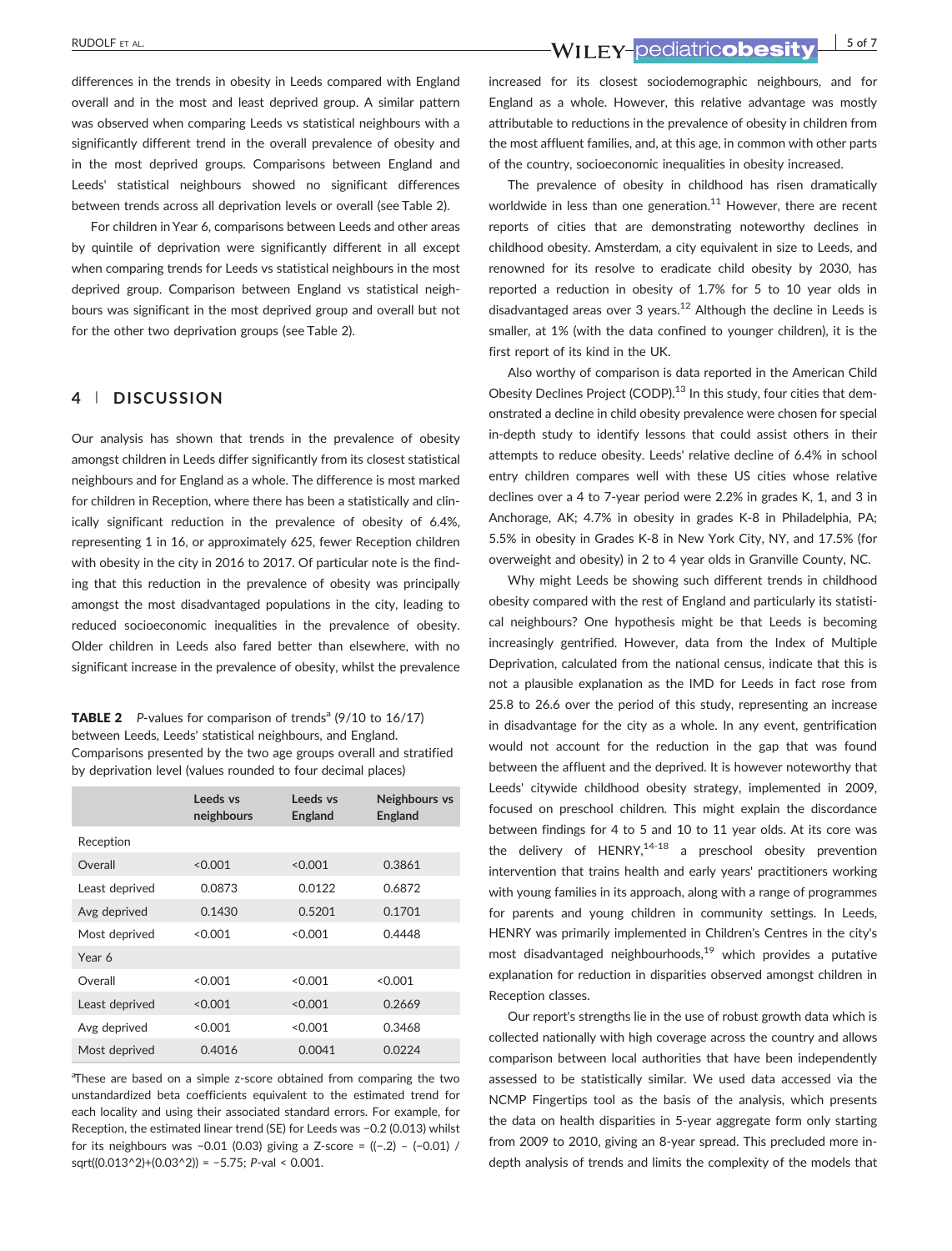6 of 7 WII FY-Dediatricobesity **Example 2008** 

could be used for its analysis. The use of aggregate data also meant that these comparisons are not independent because the data for England includes Leeds as well as its statistical neighbours. This increases the biases in our comparisons towards the null for the comparison between statistical neighbours and England. By the nature of this observational study using routine data collection, we cannot ascertain how actions taken in Leeds might relate to the differences observed with its nearest neighbours or England as a whole.

In summary, Leeds has shown an impressive decline in childhood obesity when compared with the rest of England and its closest sociodemographic neighbours. This decline is particularly evident in preschool children living in the city's most disadvantaged neighbourhoods. A recent evidence synthesis from the European Commission exploring the impact of interventions on health disparities shows a remarkable lack of interventions reported according to socioeconomic status and disadvantage.<sup>20</sup> The USA has taken a lead in pragmatically studying cities showing declines in child obesity. Given the findings reported here, the obesity strategy in Leeds merits further exploration to understand the factors that may have led to its success in reducing the prevalence of obesity and narrowing social inequalities, and to compare this with approaches taken in other cities. Lessons learned may well inform action elsewhere.

#### FUNDING

The NCMP is funded by the Department of Health in England. S.A.J. is an NIHR Senior Investigator. R.P. and S.A.J. are supported by the Oxford National Institute for Health Research (NIHR) Biomedical Research Centre and NIHR Collaboration for Leadership in Applied Health Research and Care Oxford at Oxford Health NHS Foundation Trust.

#### CONFLICTS OF INTEREST

All authors have completed the ICMJE uniform disclosure form at [www.icmje.org/coi\\_disclosure.pdf.](http://www.icmje.org/coi_disclosure.pdf) All authors declare no support from any organisation for the submitted work; no financial relationships with any organisations that might have an interest in the submitted work in the previous 3 years; and no other relationships or activities that could appear to have influenced the submitted work. J.B. is the Head of Public Health Children and Families Directorate in Leeds. M. C.J.R. was the initial founder of HENRY, K.R. is the chief executive, and D.S. is the policy and communication manager of HENRY.

#### CONTRIBUTORS

All authors were involved in the design of the paper and approved the final version. M.C.J.R. conceived the paper, initiated the collaborative project, designed the analysis plan, wrote the first draft of the paper, and revised further drafts. She is a guarantor. R.P. analysed the data and revised the paper. D.S. revised the paper for important intellectual content. J.B. revised the paper for content relating to collection of data. K.R. conceived the paper, initiated the collaborative project, and revised the paper. S.J. provided intellectual input to the analysis plan, drafting, and revisions of the paper.

#### ORCID

#### Mary Rudolf <https://orcid.org/0000-0002-0684-738X>

#### **REFERENCES**

- 1. Trends in childhood BMI between 2006/07 and 2016/17. [https://app.](https://app.box.com/s/og3q86aqejc99okxe9xyvpfvo21xai21/file/306723044116) [box.com/s/og3q86aqejc99okxe9xyvpfvo21xai21/file/306723044116](https://app.box.com/s/og3q86aqejc99okxe9xyvpfvo21xai21/file/306723044116) Published 10 July 2018. Accessed 9 February 2019
- 2. HM Government. Childhood obesity: a plan for action. Chapter 2. [https://](https://assets.publishing.service.gov.uk/government/uploads/system/uploads/attachment_data/file/718903/childhood-obesity-a-plan-for-action-chapter-2.pdf) [assets.publishing.service.gov.uk/government/uploads/system/uploads/](https://assets.publishing.service.gov.uk/government/uploads/system/uploads/attachment_data/file/718903/childhood-obesity-a-plan-for-action-chapter-2.pdf) [attachment\\_data/file/718903/childhood](https://assets.publishing.service.gov.uk/government/uploads/system/uploads/attachment_data/file/718903/childhood-obesity-a-plan-for-action-chapter-2.pdf)‐obesity‐a‐plan‐for‐action‐ [chapter](https://assets.publishing.service.gov.uk/government/uploads/system/uploads/attachment_data/file/718903/childhood-obesity-a-plan-for-action-chapter-2.pdf)‐2.pdf Published 25 June 2018. Accessed 9 February 2019
- 3. National Child Measurement Programme [https://digital.nhs.uk/ser](https://digital.nhs.uk/services/national-child-measurement-programme/)[vices/national](https://digital.nhs.uk/services/national-child-measurement-programme/)‐child‐measurement‐programme/ Last edited 2 August 2018. Accessed 9 February 2019
- 4. Cole TJ, Freeman JV, Preece MA. Body mass index reference curves for the UK, 1990. Arch Dis Child. 1995;73(1):25‐29.
- 5. National Child Measurement Programme England 2016/7 school year. [https://files.digital.nhs.uk/publication/j/n/nati](https://files.digital.nhs.uk/publication/j/n/nati-chil-meas-prog-eng-2016-2017-rep.pdf)-chil-measprog‐eng‐2016‐2017‐[rep.pdf](https://files.digital.nhs.uk/publication/j/n/nati-chil-meas-prog-eng-2016-2017-rep.pdf) Published 19 October 2017. Accessed 9 February 2019
- 6. Mead E, Batterham AM, Atkinson G, Ells LJ. Predicting future weight status from measurements made in early childhood: a novel longitudinal approach applied to Millennium Cohort Study data. Nutr Diabetes. 2016;6(3):e200.
- 7. The Healthy Child Programme: pregnancy and the first five years of life. [https://assets.publishing.service.gov.uk/government/uploads/sys](https://assets.publishing.service.gov.uk/government/uploads/system/uploads/attachment_data/file/167998/Health_Child_Programme.pdf)[tem/uploads/attachment\\_data/file/167998/Health\\_Child\\_Programme.](https://assets.publishing.service.gov.uk/government/uploads/system/uploads/attachment_data/file/167998/Health_Child_Programme.pdf) [pdf](https://assets.publishing.service.gov.uk/government/uploads/system/uploads/attachment_data/file/167998/Health_Child_Programme.pdf) Published 27 October 2009, Accessed 9 February 2019
- 8. NCMP and child obesity profile. [https://fingertips.phe.org.uk/profile/](https://fingertips.phe.org.uk/profile/national-child-measurement-programme) national‐child‐[measurement](https://fingertips.phe.org.uk/profile/national-child-measurement-programme)‐programme. Accessed 9 February 2019
- 9. Chartered Institute of Public Finance and Accountancy (CIPFA) Nearest Neighbours model [http://www.cipfastats.net/resources/](http://www.cipfastats.net/resources/nearestneighbours/) [nearestneighbours/](http://www.cipfastats.net/resources/nearestneighbours/). Accessed 9 February 2019
- 10. The English Index of Multiple Deprivation (IMD) 2015—Guidance. Department of communities and local government. [https://assets.pub](https://assets.publishing.service.gov.uk/government/uploads/system/uploads/attachment_data/file/464430/English_Index_of_Multiple_Deprivation_2015_-_Guidance.pdf)[lishing.service.gov.uk/government/uploads/system/uploads/attach](https://assets.publishing.service.gov.uk/government/uploads/system/uploads/attachment_data/file/464430/English_Index_of_Multiple_Deprivation_2015_-_Guidance.pdf)[ment\\_data/file/464430/English\\_Index\\_of\\_Multiple\\_Deprivation\\_](https://assets.publishing.service.gov.uk/government/uploads/system/uploads/attachment_data/file/464430/English_Index_of_Multiple_Deprivation_2015_-_Guidance.pdf) 2015\_‐[\\_Guidance.pdf](https://assets.publishing.service.gov.uk/government/uploads/system/uploads/attachment_data/file/464430/English_Index_of_Multiple_Deprivation_2015_-_Guidance.pdf) Published 2015. Accessed 9 February 2019
- 11. Lobstein T, Jackson‐Leach R, Moodie M, et al. Child and adolescent obesity: part of a bigger picture. Lancet. 2015;385(9986):2510‐2520.
- 12. Hawkes C, Russell S, Isaacs A, Rutter H, Viner R. Obesity Policy Research Unit (OPRU) briefing paper December 2017. What can be learned from the Amsterdam Healthy Weight programme to inform the policy response to obesity in England? [https://www.ucl.ac.uk/](https://www.ucl.ac.uk/obesity-policy-research-unit/sites/obesity-policy-research-unit/files/what-learned-from-amsterdam-healthy-weight-programme-inform-policy-response-obesity-england.pdf) obesity‐policy‐research‐[unit/sites/obesity](https://www.ucl.ac.uk/obesity-policy-research-unit/sites/obesity-policy-research-unit/files/what-learned-from-amsterdam-healthy-weight-programme-inform-policy-response-obesity-england.pdf)‐policy‐research‐unit/files/ what-learned-from-amsterdam-healthy-weight-[programme](https://www.ucl.ac.uk/obesity-policy-research-unit/sites/obesity-policy-research-unit/files/what-learned-from-amsterdam-healthy-weight-programme-inform-policy-response-obesity-england.pdf)-inform-policy‐response‐obesity‐[england.pdf](https://www.ucl.ac.uk/obesity-policy-research-unit/sites/obesity-policy-research-unit/files/what-learned-from-amsterdam-healthy-weight-programme-inform-policy-response-obesity-england.pdf) Published 18 December 2017. Accessed 9 February 2019
- 13. Ottley PG, Dawkins‐Lyn N, Harris C, et al. Childhood obesity declines project: an exploratory study of strategies identified in communities reporting declines. Child Obes. 2018;14(S1):s12‐s21.
- 14. Roberts K. Growing up not out: the HENRY approach to preventing childhood obesity. Br J Obes. 2015;1:87‐92.
- 15. Rudolf MCJ, Hunt C, George J, Hajibagheri K, Blair M. HENRY: development, pilot and long term evaluation of a programme to help practitioners work more effectively with parents of babies and preschool children to prevent childhood obesity. Child Care Health Dev. 2010;36(6):850‐857.
- 16. Willis TA, George J, Hunt C, et al. Combating child obesity: impact of HENRY on parenting and family lifestyle. Pediatr Obes. 2013;9:339‐350.